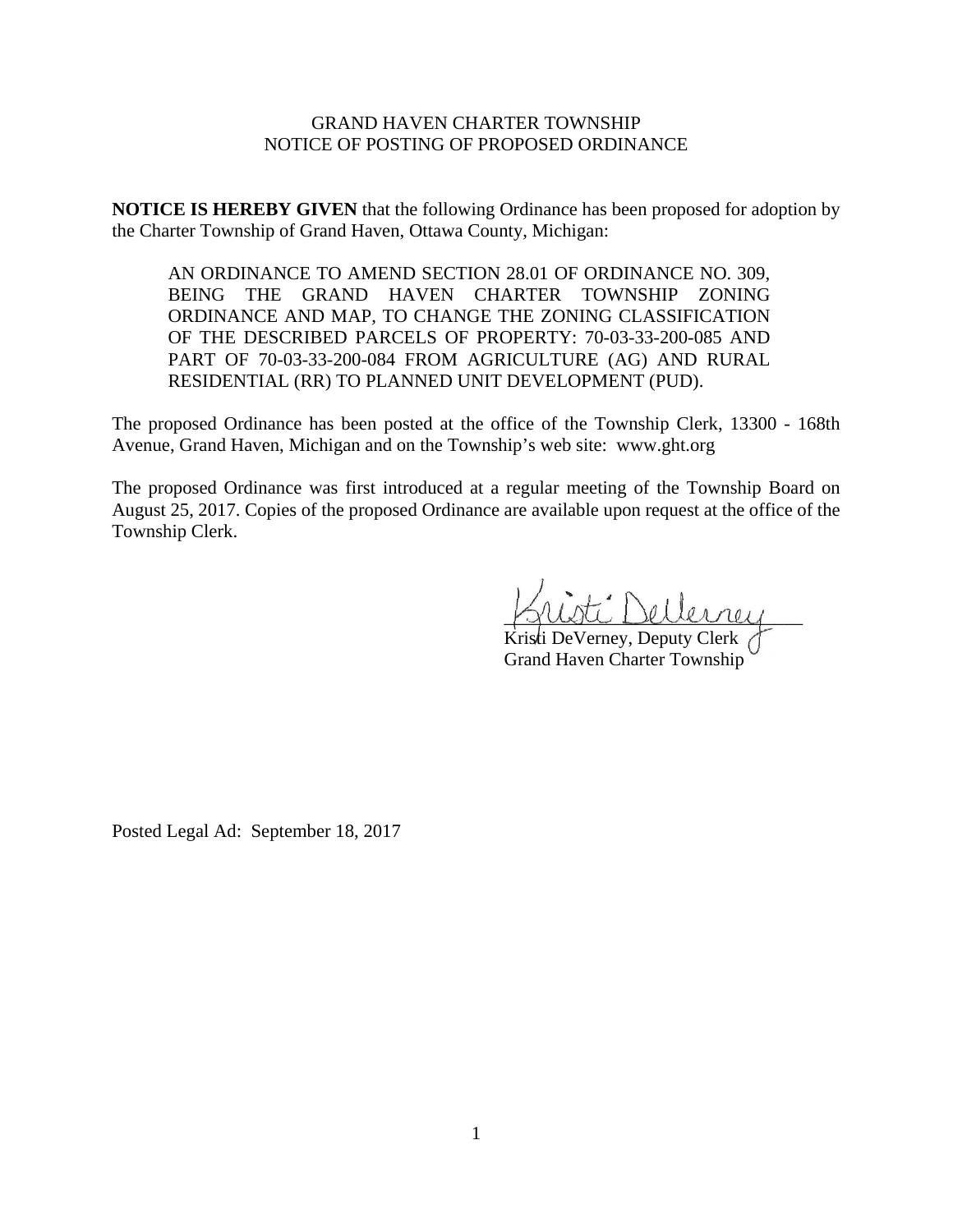## ORDINANCE NO. \_\_\_\_

## **ZONING MAP AMENDMENT ORDINANCE**

AN ORDINANCE TO AMEND CERTAIN PORTIONS OF THE ZONING ORDINANCE AND MAP OF GRAND HAVEN CHARTER TOWNSHIP, OTTAWA COUNTY, MICHIGAN FOR THE PURPOSE OF REZONING CERTAIN LANDS FROM THE AGRICULTURE (AG) AND RURAL RESIDENTIAL (RR) DISTRICTS TO THE PLANNED UNIT DEVELOPMENT (PUD) DISTRICT.

GRAND HAVEN CHARTER TOWNSHIP, COUNTY OF OTTAWA, AND STATE OF MICHIGAN ORDAINS:

Section 1. Amendment. The Zoning Ordinance and Map of the Charter Township of Grand Haven, Ottawa County, Michigan, the map being incorporated by reference in the Zoning Ordinance for the Charter Township of Grand Haven pursuant to Chapter 3, shall be amended so that the following lands shall be rezoned from the Service Professional District (SP) to the Planned Unit Development District (PUD). The lands are in the Charter Township of Grand Haven, Ottawa County, Michigan, and are described as follows:

PARCEL NUMBER: 70-03-33-200-085 AND PART OF PARCEL NUMBER: 70-03-33-200-084

That part of the Southwest one-quarter (SW 1/4) of the Northeast one-quarter (NE 1/4) of Section 33, Town 8 North, Range 16 West, Grand Haven Township, Ottawa County, Michigan, described as: Beginning at a point on the East and West 1/4 line S89°44'11"W, 1347.52 feet from the East 1/4 corner of said Section 33; thence S89°44'11"W, 734.49 feet continuing along said 1/4 line; thence N00°15'52"W, 190.25 feet; thence S89°44'11"W, 315.22 feet; thence N01°13'32"W, 300.00 feet to the North line of the South 1/2 of the North 1/2 of the South 1/2 of said Southwest 1/4 of the Northeast 1/4; thence N89°44'01"E, 1052.53 feet along said North line to the East line of said Southwest 1/4 of the Northeast 1/4; thence S00°31'22"E, 490.28 feet along said East line to the East and West 1/4 line of said Section 33 and the Point of Beginning, containing 10.44 acres of land. Subject to easements, restrictions and rights of way of record.

Section 2. Effective Date. This amendment to the Grand Haven Charter Township Zoning Ordinance was approved and adopted by the Township Board of Grand Haven Charter Township, Ottawa County, Michigan on 2017, after a public hearing as required pursuant to Michigan Act 110 of 2006, as amended; after introduction and a first reading on August 25, 2017, and after posting and publication following such first reading as required by Michigan Act 359 of 1947, as amended. This Ordinance shall be effective on \_\_\_\_\_\_\_\_\_\_\_\_\_\_\_\_, 2017, which date is the eighth day after publication of a Notice of Adoption and Posting of the Zoning